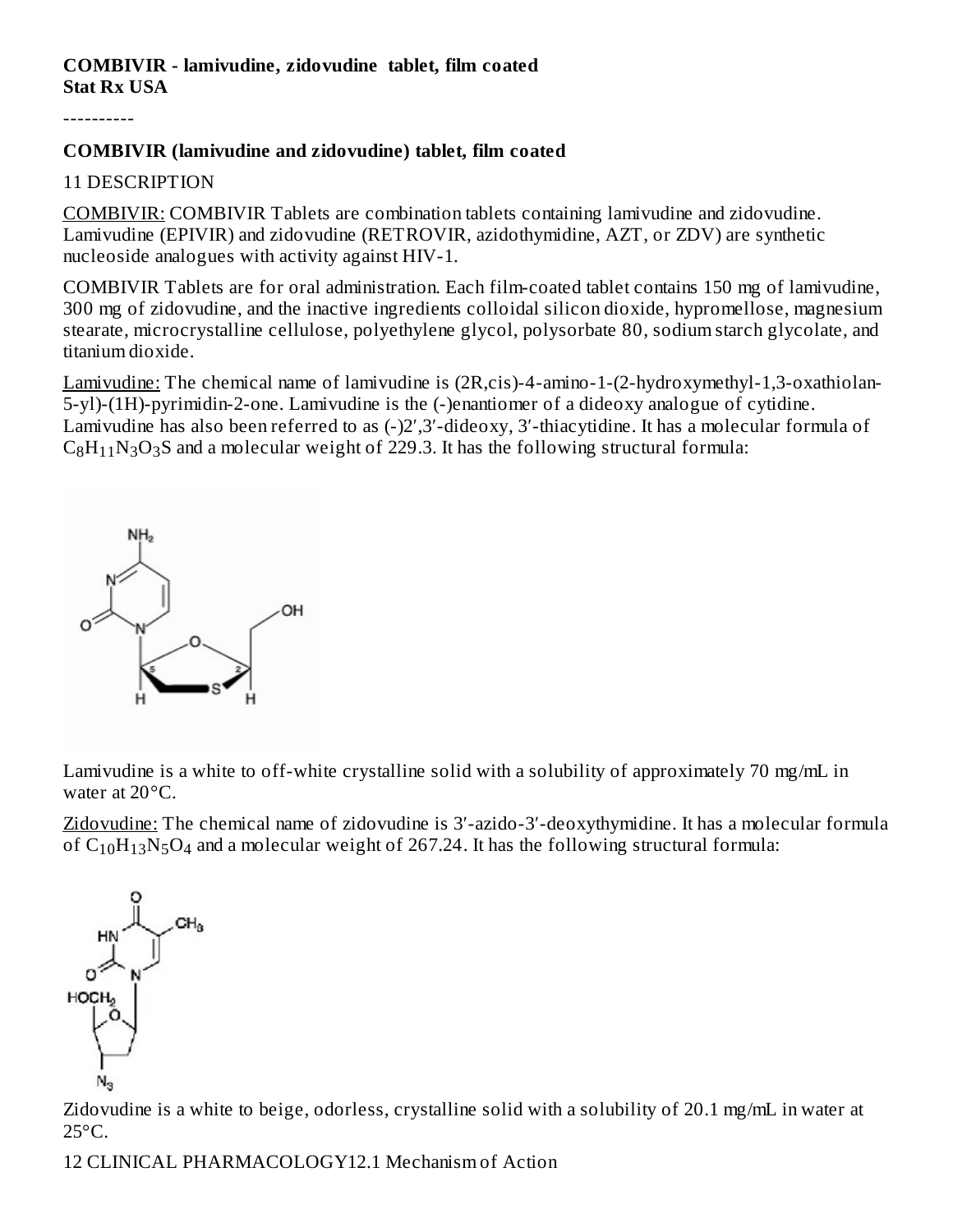COMBIVIR is an antiviral agent *[see Clinical Pharmacology (12.4)]*. 12.3 Pharmacokinetics

Pharmacokinetics in Adults:*COMBIVIR:* One COMBIVIR Tablet was bioequivalent to 1 EPIVIR Tablet (150 mg) plus 1 RETROVIR Tablet (300 mg) following single-dose administration to fasting healthy subjects  $(n = 24)$ .

*Lamivudine:* Following oral administration, lamivudine is rapidly absorbed and extensively distributed. Binding to plasma protein is low. Approximately 70% of an intravenous dose of lamivudine is recovered as unchanged drug in the urine. Metabolism of lamivudine is a minor route of elimination. In humans, the only known metabolite is the trans-sulfoxide metabolite (approximately 5% of an oral dose after 12 hours).

*Zidovudine:* The pharmacokinetic properties of zidovudine in fasting patients are summarized in Table 3. Following oral administration, zidovudine is rapidly absorbed and extensively distributed. Binding to plasma protein is low. Zidovudine is eliminated primarily by hepatic metabolism. The major metabolite of zidovudine is GZDV. GZDV area under the curve (AUC) is about 3-fold greater than the zidovudine AUC. Urinary recovery of zidovudine and GZDV accounts for 14% and 74% of the dose following oral administration, respectively. A second metabolite, 3′-amino-3′-deoxythymidine (AMT), has been identified in plasma. The AMT AUC was one fifth of the zidovudine AUC.

*Effect of Food on Absorption of COMBIVIR:* COMBIVIR may be administered with or without food. The extent of lamivudine and zidovudine absorption (AUC) following administration of COMBIVIR with food was similar when compared to fasting healthy subjects  $(n = 24)$ .

Special Populations:

*Pregnancy: See Use in Specific Populations (8.1)*.

*COMBIVIR:* No data are available.

*Zidovudine:* Zidovudine pharmacokinetics has been studied in a Phase 1 study of 8 women during the last trimester of pregnancy. As pregnancy progressed, there was no evidence of drug accumulation. The pharmacokinetics of zidovudine was similar to that of nonpregnant adults. Consistent with passive transmission of the drug across the placenta, zidovudine concentrations in neonatal plasma at birth were essentially equal to those in maternal plasma at delivery. Although data are limited, methadone maintenance therapy in 5 pregnant women did not appear to alter zidovudine pharmacokinetics. In a nonpregnant adult population, a potential for interaction has been identified.

*Nursing Mothers: See Use in Specific Populations (8.3)*.

Pediatric Patients: COMBIVIR should not be administered to pediatric patients weighing less than 30 kg.

Geriatric Patients: The pharmacokinetics of lamivudine and zidovudine have not been studied in patients over 65 years of age.

Gender: A pharmacokinetic study in healthy male ( $n = 12$ ) and female ( $n = 12$ ) subjects showed no gender differences in zidovudine exposure (AUC $_{\infty}$ ) or lamivudine AUC $_{\infty}$  normalized for body weight.

Race: *Lamivudine*: There are no significant racial differences in lamivudine pharmacokinetics.

*Zidovudine:* The pharmacokinetics of zidovudine with respect to race have not been determined.

Drug Interactions: *See Drug Interactions (7.0).*

No drug interaction studies have been conducted using COMBIVIR Tablets.

*Lamivudine Plus Zidovudine:* No clinically significant alterations in lamivudine or zidovudine pharmacokinetics were observed in 12 asymptomatic HIV-1-infected adult patients given a single dose of zidovudine (200 mg) in combination with multiple doses of lamivudine (300 mg q 12 hr).

*Ribavirin:* In vitro data indicate ribavirin reduces phosphorylation of lamivudine, stavudine, and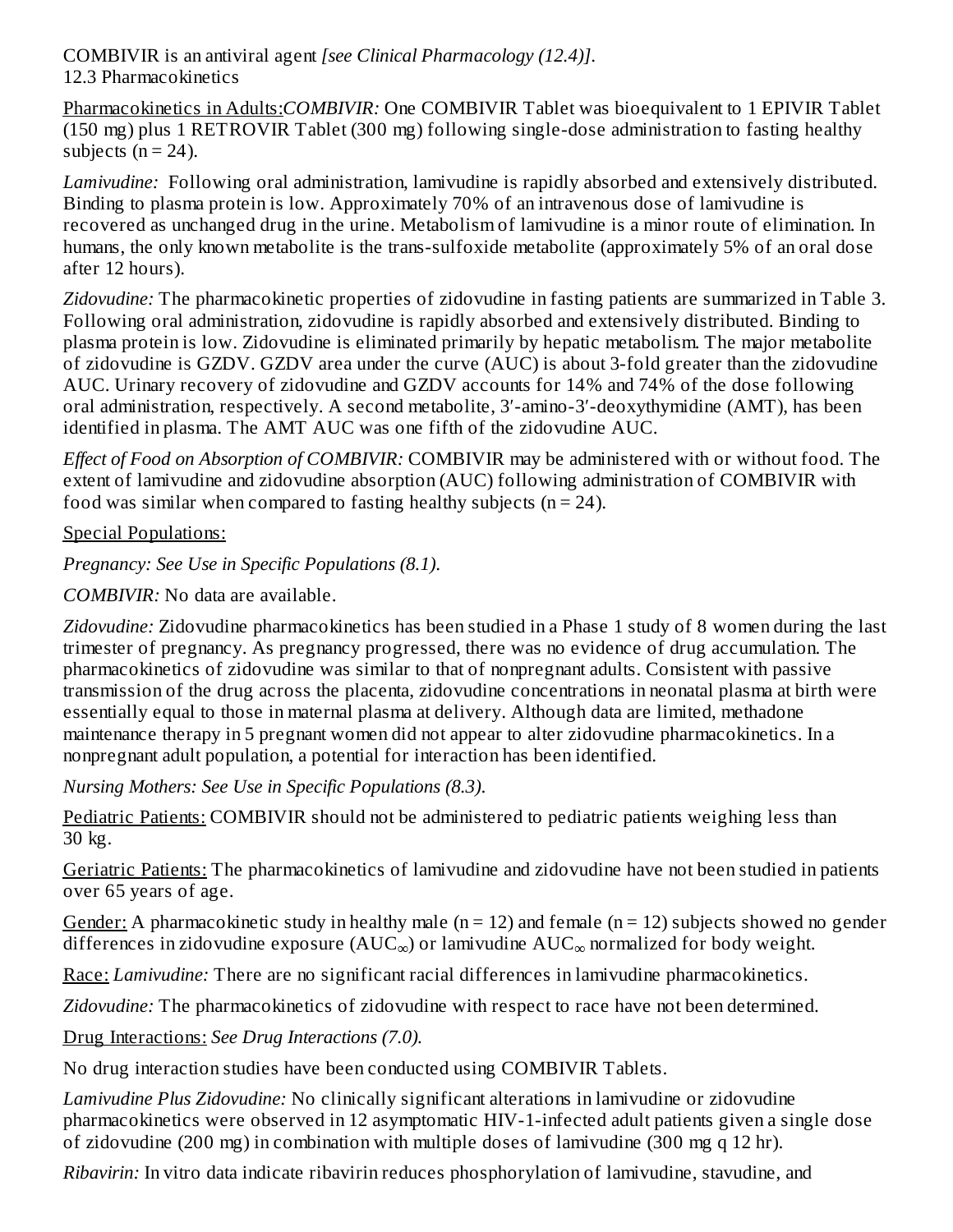zidovudine. However, no pharmacokinetic (e.g., plasma concentrations or intracellular triphosphorylated active metabolite concentrations) or pharmacodynamic (e.g., loss of HIV-1/HCV virologic suppression) interaction was observed when ribavirin and lamivudine ( $n = 18$ ), stavudine  $(n = 10)$ , or zidovudine  $(n = 6)$  were coadministered as part of a multi-drug regimen to HIV-1/HCV coinfected patients *[see Warnings and Precautions (5.5)]*. 12.4 Microbiology

Mechanism of Action: *Lamivudine:* Intracellularly, lamivudine is phosphorylated to its active 5′ triphosphate metabolite, lamivudine triphosphate (3TC-TP). The principal mode of action of 3TC-TP is inhibition of reverse transcriptase (RT) via DNA chain termination after incorporation of the nucleotide analogue. 3TC-TP is a weak inhibitor of cellular DNA polymerases  $\alpha$ ,  $\beta$ , and  $\gamma$ .

Zidovudine: Intracellularly, zidovudine is phosphorylated to its active 5'-triphosphate metabolite, zidovudine triphosphate (ZDV-TP). The principal mode of action of ZDV-TP is inhibition of RT via DNA chain termination after incorporation of the nucleotide analogue. ZDV-TP is a weak inhibitor of the cellular DNA polymerases  $\alpha$  and  $\gamma$  and has been reported to be incorporated into the DNA of cells in culture.

Antiviral Activity: *Lamivudine Plus Zidovudine:* In HIV-1–infected MT-4 cells, lamivudine in combination with zidovudine at various ratios exhibited synergistic antiretroviral activity.

*Lamivudine:* The antiviral activity of lamivudine against HIV-1 was assessed in a number of cell lines (including monocytes and fresh human peripheral blood lymphocytes) using standard susceptibility assays.  $\mathrm{EC}_{50}$  values (50% effective concentrations) were in the range of 0.003 to 15  $\mu\mathrm{M}$  $(1 \mu M = 0.23 \text{ mcg/mL})$ . HIV-1 from therapy-naive subjects with no amino acid substitutions associated with resistance gave median  $EC_{50}$  values of 0.429  $\mu$ M (range: 0.200 to 2.007  $\mu$ M) from Virco (n = 92 baseline samples from COLA40263) and 2.35 µM (1.37 to 3.68 µM) from Monogram Biosciences ( $n = 135$  baseline samples from ESS30009). The EC $_{50}$  values of lamivudine against different HIV-1 clades (A-G) ranged from 0.001 to 0.120  $\mu$ M, and against HIV-2 isolates from 0.003 to 0.120  $\mu$ M in peripheral blood mononuclear cells. Ribavirin (50 μM) decreased the anti-HIV-1 activity of lamivudine by 3.5 fold in MT-4 cells.

*Zidovudine:* The antiviral activity of zidovudine against HIV-1 was assessed in a number of cell lines (including monocytes and fresh human peripheral blood lymphocytes). The  $\mathrm{EC}_{50}$  and  $\mathrm{EC}_{90}$  values for zidovudine were 0.01 to 0.49  $\mu$ M (1  $\mu$ M = 0.27 mcg/mL) and 0.1 to 9  $\mu$ M, respectively. HIV-1 from therapy-naive subjects with no amino acid substitutions associated with resistance gave median  $\mathrm{EC}_{50}$ values of  $0.011 \mu M$  (range: 0.005 to 0.110  $\mu$ M) from Virco (n = 92 baseline samples from COLA40263) and  $0.0017 \mu M$  (0.006 to 0.0340  $\mu$ M) from Monogram Biosciences (n = 135 baseline samples from ESS30009). The  $\mathrm{EC}_{50}$  values of zidovudine against different HIV-1 clades (A-G) ranged from 0.00018 to 0.02  $\mu$ M, and against HIV-2 isolates from 0.00049 to 0.004  $\mu$ M. In cell culture drug combination studies, zidovudine demonstrates synergistic activity with the nucleoside reverse transcriptase inhibitors (NRTIs) abacavir, didanosine, lamivudine, and zalcitabine; the non-nucleoside reverse transcriptase inhibitors (NNRTIs) delavirdine and nevirapine; and the protease inhibitors (PIs) indinavir, nelfinavir, ritonavir, and saquinavir; and additive activity with interferon alfa. Ribavirin has been found to inhibit the phosphorylation of zidovudine in cell culture.

Resistance: *Lamivudine Plus Zidovudine Administered As Separate Formulations:* In patients receiving lamivudine monotherapy or combination therapy with lamivudine plus zidovudine, HIV-1 isolates from most patients became phenotypically and genotypically resistant to lamivudine within 12 weeks. In some patients harboring zidovudine-resistant virus at baseline, phenotypic sensitivity to zidovudine was restored by 12 weeks of treatment with lamivudine and zidovudine. Combination therapy with lamivudine plus zidovudine delayed the emergence of amino acid substitutions conferring resistance to zidovudine.

HIV-1 strains resistant to both lamivudine and zidovudine have been isolated from patients after prolonged lamivudine/zidovudine therapy. Dual resistance required the presence of multiple amino acid substitutions, the most essential of which may be G333E. The incidence of dual resistance and the duration of combination therapy required before dual resistance occurs are unknown.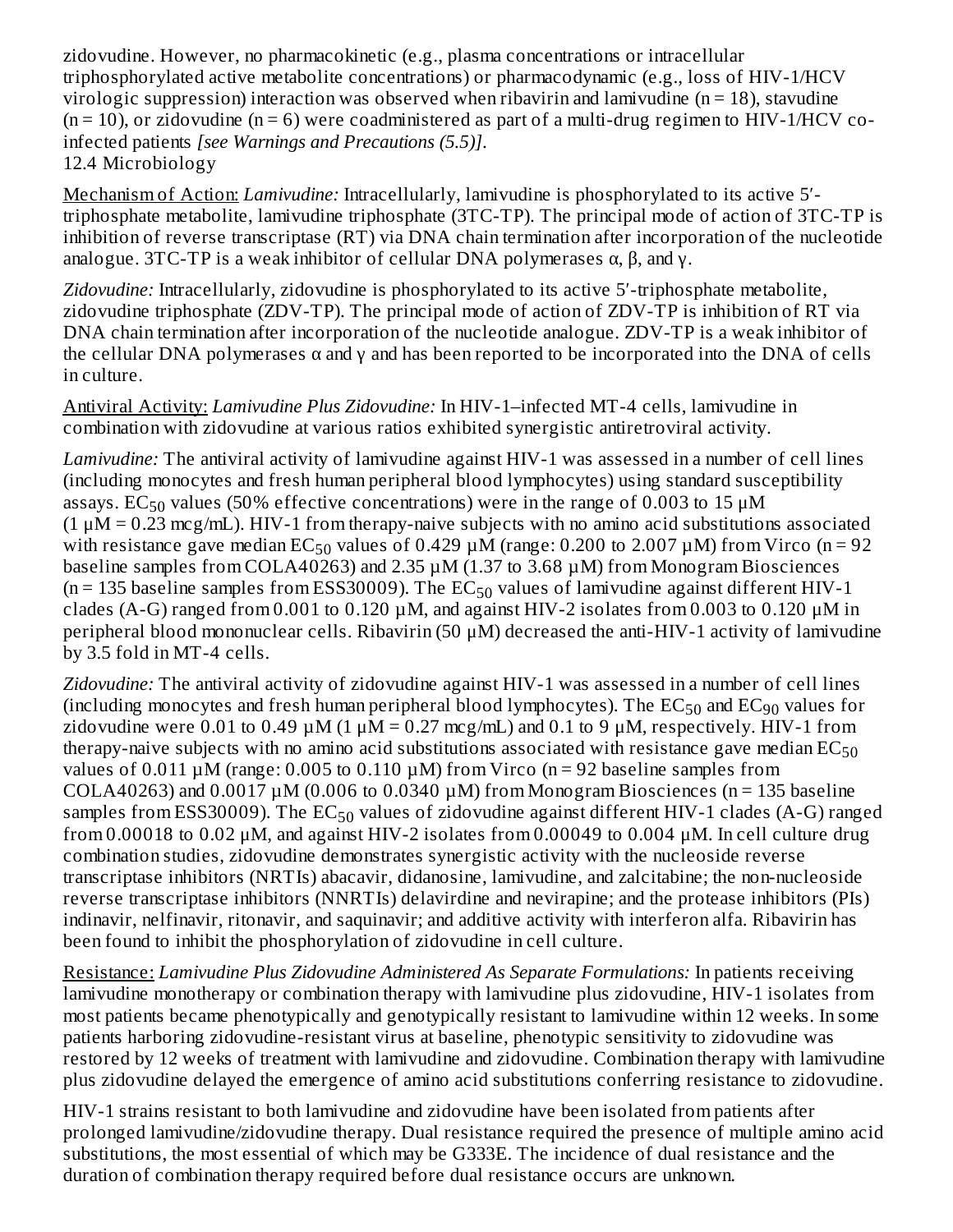*Lamivudine:* Lamivudine-resistant isolates of HIV-1 have been selected in cell culture and have also been recovered from patients treated with lamivudine or lamivudine plus zidovudine. Genotypic analysis of isolates selected in cell culture and recovered from lamivudine-treated patients showed that the resistance was due to a specific amino acid substitution in the HIV-1 reverse transcriptase at codon 184 changing the methionine to either isoleucine or valine (M184V/I).

*Zidovudine:* HIV-1 isolates with reduced susceptibility to zidovudine have been selected in cell culture and were also recovered from patients treated with zidovudine. Genotypic analyses of the isolates selected in cell culture and recovered from zidovudine-treated patients showed substitutions in the HIV-1 RT gene resulting in 6 amino acid substitutions (M41L, D67N, K70R, L210W, T215Y or F, and K219Q) that confer zidovudine resistance. In general, higher levels of resistance were associated with greater number of amino acid substitutions.

Cross-Resistance: Cross-resistance has been observed among NRTIs.

*Lamivudine Plus Zidovudine:* Cross-resistance between lamivudine and zidovudine has not been reported. In some patients treated with lamivudine alone or in combination with zidovudine, isolates have emerged with a substitution at codon 184, which confers resistance to lamivudine. Crossresistance to abacavir, didanosine, tenofovir, and zalcitabine has been observed in some patients harboring lamivudine-resistant HIV-1 isolates. In some patients treated with zidovudine plus didanosine or zalcitabine, isolates resistant to multiple drugs, including lamivudine, have emerged (see under Zidovudine below).

*Lamivudine:* See Lamivudine Plus Zidovudine (above).

*Zidovudine:* In a study of 167 HIV-1-infected patients, isolates (n = 2) with multi-drug resistance to didanosine, lamivudine, stavudine, zalcitabine, and zidovudine were recovered from patients treated for ≥1 year with zidovudine plus didanosine or zidovudine plus zalcitabine. The pattern of resistanceassociated amino acid substitutions with such combination therapies was different (A62V, V75I, F77L, F116Y, Q151M) from the pattern with zidovudine monotherapy, with the Q151M substitution being most commonly associated with multi-drug resistance. The substitution at codon 151 in combination with substitutions at 62, 75, 77, and 116 results in a virus with reduced susceptibility to didanosine, lamivudine, stavudine, zalcitabine, and zidovudine. Thymidine analogue mutations (TAMs) are selected by zidovudine and confer cross-resistance to abacavir, didanosine, stavudine, tenofovir, and zalcitabine.

## 13 NONCLINICAL TOXICOLOGY13.1 Carcinogenesis, Mutagenesis, Impairment of Fertility

Carcinogenicity: *Lamivudine:* Long-term carcinogenicity studies with lamivudine in mice and rats showed no evidence of carcinogenic potential at exposures up to 10 times (mice) and 58 times (rats) those observed in humans at the recommended therapeutic dose for HIV-1 infection.

*Zidovudine:* Zidovudine was administered orally at 3 dosage levels to separate groups of mice and rats (60 females and 60 males in each group). Initial single daily doses were 30, 60, and 120 mg/kg/day in mice and 80, 220, and 600 mg/kg/day in rats. The doses in mice were reduced to 20, 30, and 40 mg/kg/day after day 90 because of treatment-related anemia, whereas in rats only the high dose was reduced to 450 mg/kg/day on day 91 and then to 300 mg/kg/day on day 279.

In mice, 7 late-appearing (after 19 months) vaginal neoplasms (5 nonmetastasizing squamous cell carcinomas, 1 squamous cell papilloma, and 1 squamous polyp) occurred in animals given the highest dose. One late-appearing squamous cell papilloma occurred in the vagina of a middle-dose animal. No vaginal tumors were found at the lowest dose.

In rats, 2 late-appearing (after 20 months), nonmetastasizing vaginal squamous cell carcinomas occurred in animals given the highest dose. No vaginal tumors occurred at the low or middle dose in rats. No other drug-related tumors were observed in either sex of either species.

At doses that produced tumors in mice and rats, the estimated drug exposure (as measured by AUC) was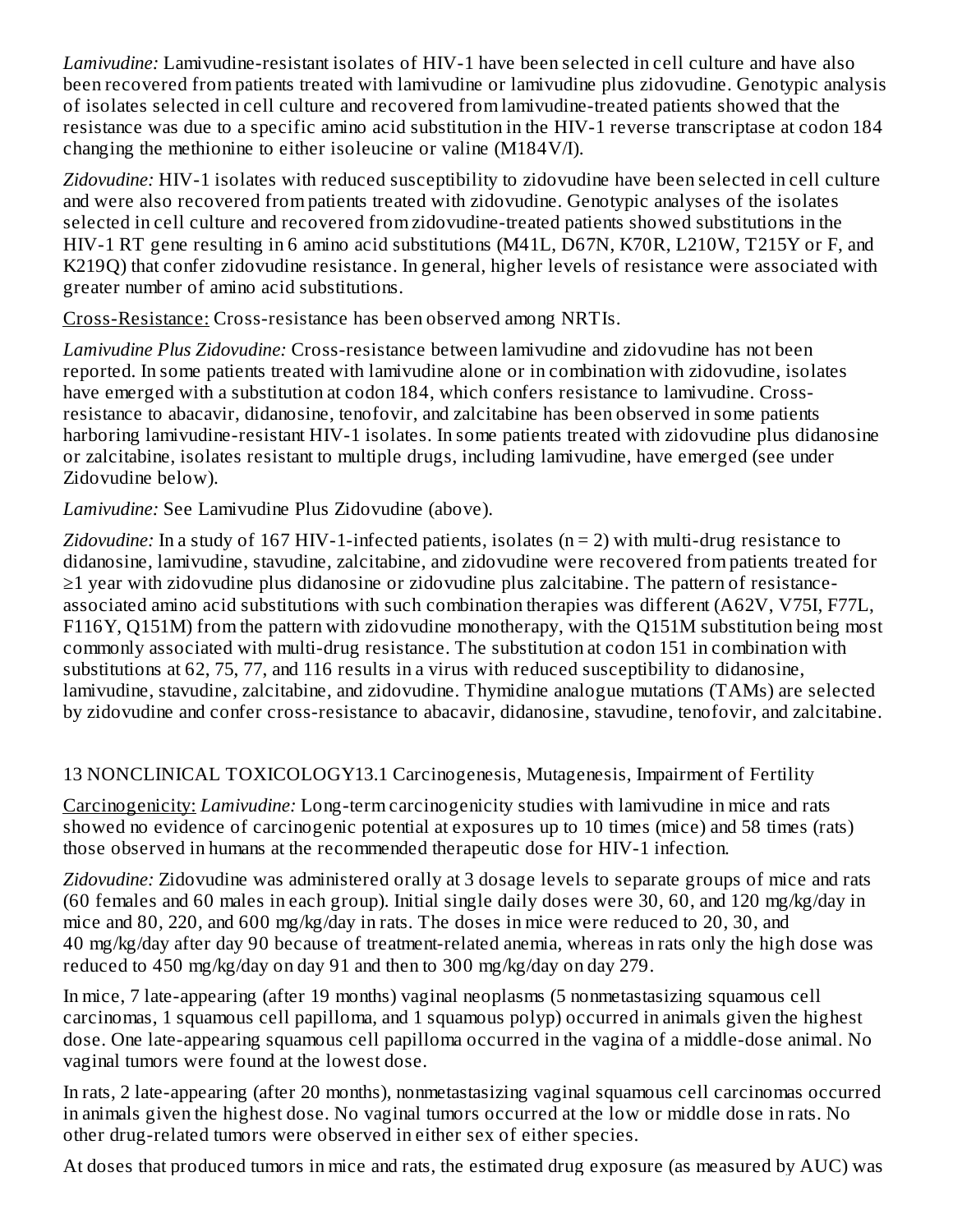approximately 3 times (mouse) and 24 times (rat) the estimated human exposure at the recommended therapeutic dose of 100 mg every 4 hours.

It is not known how predictive the results of rodent carcinogenicity studies may be for humans.

Mutagenicity: *Lamivudine:* Lamivudine was mutagenic in an L5178Y/TK<sup>+/-</sup> mouse lymphoma assay and clastogenic in a cytogenetic assay using cultured human lymphocytes. Lamivudine was negative in a microbial mutagenicity assay, in an in vitro cell transformation assay, in a rat micronucleus test, in a rat bone marrow cytogenetic assay, and in an assay for unscheduled DNA synthesis in rat liver.

Zidovudine: Zidovudine was mutagenic in an L5178Y/TK<sup>+/-</sup> mouse lymphoma assay, positive in an in vitro cell transformation assay, clastogenic in a cytogenetic assay using cultured human lymphocytes, and positive in mouse and rat micronucleus tests after repeated doses. It was negative in a cytogenetic study in rats given a single dose.

Impairment of Fertility: *Lamivudine:* In a study of reproductive performance, lamivudine, administered to male and female rats at doses up to 130 times the usual adult dose based on body surface area considerations, revealed no evidence of impaired fertility (judged by conception rates) and no effect on the survival, growth, and development to weaning of the offspring.

*Zidovudine:* Zidovudine, administered to male and female rats at doses up to 7 times the usual adult dose based on body surface area considerations, had no effect on fertility judged by conception rates. 13.2 Reproductive and Developmental Toxicology Studies

Lamivudine: Reproduction studies have been performed in rats and rabbits at orally administered doses up to 4,000 mg/kg/day and 1,000 mg/kg/day, respectively, producing plasma levels up to approximately 35 times that for the adult HIV dose. No evidence of teratogenicity due to lamivudine was observed. Evidence of early embryolethality was seen in the rabbit at exposure levels similar to those observed in humans, but there was no indication of this effect in the rat at exposure levels up to 35 times those in humans. Studies in pregnant rats and rabbits showed that lamivudine is transferred to the fetus through the placenta.

Zidovudine: Oral teratology studies in the rat and in the rabbit at doses up to 500 mg/kg/day revealed no evidence of teratogenicity with zidovudine. Zidovudine treatment resulted in embryo/fetal toxicity as evidenced by an increase in the incidence of fetal resorptions in rats given 150 or 450 mg/kg/day and rabbits given 500 mg/kg/day. The doses used in the teratology studies resulted in peak zidovudine plasma concentrations (after one half of the daily dose) in rats 66 to 226 times, and in rabbits 12 to 87 times, mean steady-state peak human plasma concentrations (after one sixth of the daily dose) achieved with the recommended daily dose (100 mg every 4 hours). In an in vitro experiment with fertilized mouse oocytes, zidovudine exposure resulted in a dose-dependent reduction in blastocyst formation. In an additional teratology study in rats, a dose of 3,000 mg/kg/day (very near the oral median lethal dose in rats of 3,683 mg/kg) caused marked maternal toxicity and an increase in the incidence of fetal malformations. This dose resulted in peak zidovudine plasma concentrations 350 times peak human plasma concentrations. (Estimated area under the curve [AUC] in rats at this dose level was 300 times the daily AUC in humans given 600 mg/day.) No evidence of teratogenicity was seen in this experiment at doses of 600 mg/kg/day or less.

## 14 CLINICAL STUDIES

There have been no clinical trials conducted with COMBIVIR. See *Clinical Pharmacology (12.3)* for information about bioequivalence. One COMBIVIR Tablet given twice daily is an alternative regimen to EPIVIR Tablets 150 mg twice daily plus RETROVIR 600 mg per day in divided doses. 14.1 Adults

Lamivudine Plus Zidovudine: The NUCB3007 (CAESAR) study was conducted using EPIVIR 150-mg Tablets (150 mg twice daily) and RETROVIR 100-mg Capsules (2 x 100 mg 3 times daily). CAESAR was a multi-center, double-blind, placebo-controlled study comparing continued current therapy (zidovudine alone [62% of patients] or zidovudine with didanosine or zalcitabine [38% of patients]) to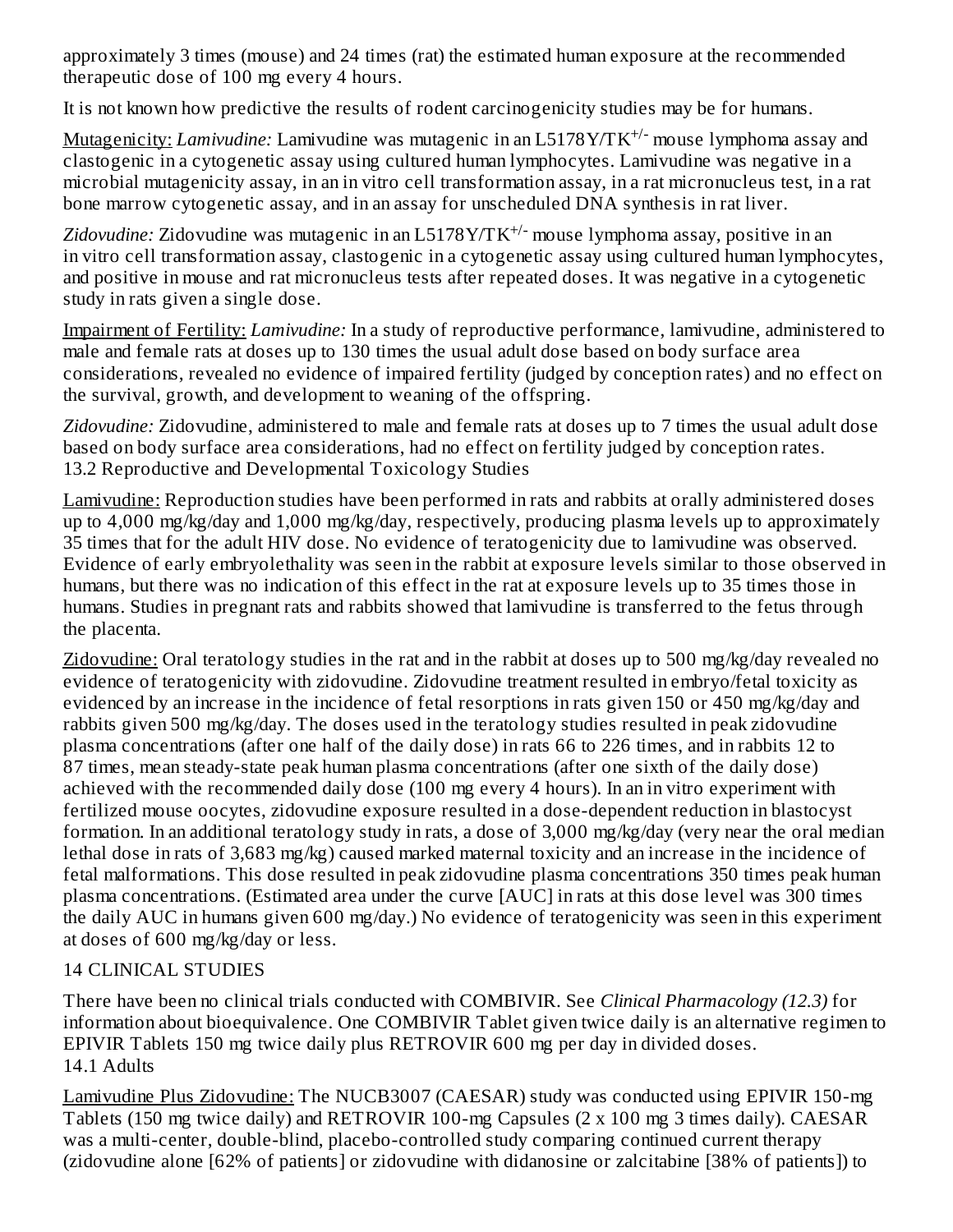the addition of EPIVIR or EPIVIR plus an investigational non-nucleoside reverse transcriptase inhibitor, randomized 1:2:1. A total of 1,816 HIV-1-infected adults with 25 to 250 (median 122) CD4 cells/ $mm<sup>3</sup>$  at baseline were enrolled: median age was 36 years, 87% were male, 84% were nucleoside-experienced, and 16% were therapy-naive. The median duration on study was 12 months. 14.2 Prevention of Maternal-Fetal HIV-1 Transmission

The utility of zidovudine alone for the prevention of maternal-fetal HIV-1 transmission was demonstrated in a randomized, double-blind, placebo-controlled trial conducted in HIV-1-infected pregnant women with CD4+ cell counts of 200 to 1,818 cells/mm<sup>3</sup> (median in the treated group: -<br>560 cells/mm<sup>3</sup>) who had little or no previous exposure to zidovudine. Oral zidovudine was initiated between 14 and 34 weeks of gestation (median 11 weeks of therapy) followed by IV administration of zidovudine during labor and delivery. Following birth, neonates received oral zidovudine syrup for 6 weeks. The study showed a statistically significant difference in the incidence of HIV-1 infection in the neonates (based on viral culture from peripheral blood) between the group receiving zidovudine and the group receiving placebo. Of 363 neonates evaluated in the study, the estimated risk of HIV-1 infection was 7.8% in the group receiving zidovudine and 24.9% in the placebo group, a relative reduction in transmission risk of 68.7%. Zidovudine was well tolerated by mothers and infants. There was no difference in pregnancy-related adverse events between the treatment groups.

# 1 INDICATIONS AND USAGE

COMBIVIR, a combination of two nucleoside analogues, is indicated in combination with other antiretrovirals for the treatment of HIV-1 infection.

## 4 CONTRAINDICATIONS

COMBIVIR Tablets are contraindicated in patients with previously demonstrated clinically significant hypersensitivity (e.g., anaphylaxis, Stevens-Johnson syndrome) to any of the components of the product.

5 WARNINGS AND PRECAUTIONS5.1 Hemotologic Toxicity/Bone Marrow Suppression

Zidovudine, a component of COMBIVIR, has been associated with hematologic toxicity including neutropenia and anemia, particularly in patients with advanced HIV-1 disease. COMBIVIR should be used with caution in patients who have bone marrow compromise evidenced by granulocyte count less than 1,000 cells/mm<sup>3</sup> or hemoglobin less than 9.5 g/dL *[see Adverse Reactions (6.1)]*.

Frequent blood counts are strongly recommended in patients with advanced HIV-1 disease who are treated with COMBIVIR. Periodic blood counts are recommended for other HIV-1-infected patients. If anemia or neutropenia develops, dosage interruption may be needed. 5.2 Myopathy

Myopathy and myositis, with pathological changes similar to that produced by HIV-1 disease, have been associated with prolonged use of zidovudine, and therefore may occur with therapy with COMBIVIR. 5.3 Lactic Acidosis/Hepatomegaly With Steatosis

Lactic acidosis and hepatomegaly with steatosis, including fatal cases, have been reported with the use of nucleoside analogues alone or in combination, including lamivudine, zidovudine, and other antiretrovirals. A majority of these cases have been in women. Obesity and prolonged nucleoside exposure may be risk factors. Particular caution should be exercised when administering COMBIVIR to any patient with known risk factors for liver disease; however, cases have also been reported in patients with no known risk factors. Treatment with COMBIVIR should be suspended in any patient who develops clinical or laboratory findings suggestive of lactic acidosis or pronounced hepatotoxicity (which may include hepatomegaly and steatosis even in the absence of marked transaminase elevations). 5.4 Patients With HIV-1 and Hepatitis B Virus Co-infection

Posttreatment Exacerbations of Hepatitis: In clinical trials in non-HIV-1-infected patients treated with lamivudine for chronic HBV, clinical and laboratory evidence of exacerbations of hepatitis have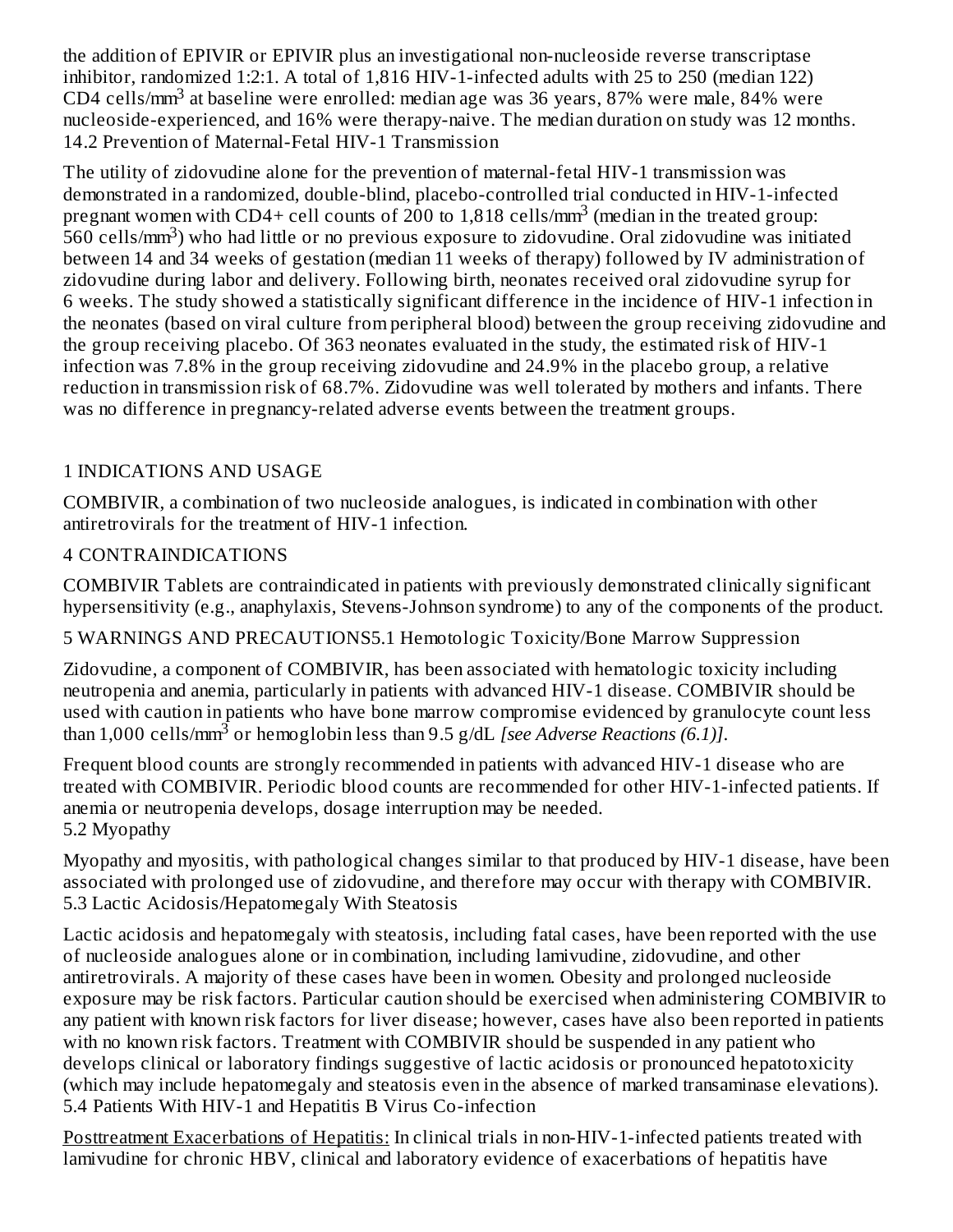occurred after discontinuation of lamivudine. These exacerbations have been detected primarily by serum ALT elevations in addition to re-emergence of hepatitis B viral DNA (HBV DNA). Although most events appear to have been self-limited, fatalities have been reported in some cases. Similar events have been reported from post-marketing experience after changes from lamivudine-containing HIV-1 treatment regimens to non-lamivudine-containing regimens in patients infected with both HIV-1 and HBV. The causal relationship to discontinuation of lamivudine treatment is unknown. Patients should be closely monitored with both clinical and laboratory follow-up for at least several months after stopping treatment. There is insufficient evidence to determine whether re-initiation of lamivudine alters the course of posttreatment exacerbations of hepatitis.

Important Differences Among Lamivudine-Containing Products: COMBIVIR Tablets contain a higher dose of the same active ingredient (lamivudine) than EPIVIR-HBV® (lamivudine) Tablets and Oral Solution. EPIVIR-HBV was developed for treating chronic hepatitis B. Safety and efficacy of lamivudine have not been established for treatment of chronic hepatitis B in patients co-infected with HIV-1 and HBV.

Emergence of Lamivudine-Resistant HBV: In non-HIV-infected patients treated with lamivudine for chronic hepatitis B, emergence of lamivudine-resistant HBV has been detected and has been associated with diminished treatment response (see full prescribing information for EPIVIR-HBV for additional information). Emergence of hepatitis B virus variants associated with resistance to lamivudine has also been reported in HIV-1-infected patients who have received lamivudine-containing antiretroviral regimens in the presence of concurrent infection with hepatitis B virus. 5.5 Use With Other, Lamivudine-, Zidovudine-, and/or Emtricitabine-Containing Products

COMBIVIR is a fixed-dose combination of lamivudine and zidovudine. COMBIVIR should not be administered concomitantly with other lamivudine- or zidovudine-containing products including  $EPIVIR^®$  (lamivudine) Tablets and Oral Solution,  $EPIVIR-HBV$  Tablets and Oral Solution,  $\mathsf{RETROVIR}^{\circledR}$  (zidovudine) Tablets, Capsules, Syrup, and IV Infusion, EPZICOM $^\circledR$  (abacavir sulfate and lamivudine) Tablets, or TRIZIVIR $^\circledR$  (abacavir sulfate, lamivudine, and zidovudine) Tablets; or emtricitabine-containing products, including  $\text{ATRIPLA}^{\circledR}$  (efavirenz, emtricitabine, and tenofovir), EMTRIVA<sup>®</sup> (emtricitabine), or TRUVADA<sup>®</sup> (emtricitabine and tenofovir). 5.6 Use With Interferon- and Ribavirin-Based Regimens

In vitro studies have shown ribavirin can reduce the phosphorylation of pyrimidine nucleoside analogues such as lamivudine and zidovudine. Although no evidence of a pharmacokinetic or pharmacodynamic interaction (e.g., loss of HIV-1/HCV virologic suppression) was seen when ribavirin was coadministered with lamivudine or zidovudine in HIV-1/HCV co-infected patients *[see Clinical Pharmacology (12.3)]*, hepatic decompensation (some fatal) has occurred in HIV-1/HCV co-infected patients receiving combination antiretroviral therapy for HIV-1 and interferon alfa with or without ribavirin**.** Patients receiving interferon alfa with or without ribavirin and COMBIVIR should be closely monitored for treatment-associated toxicities, especially hepatic decompensation, neutropenia, and anemia. Discontinuation of COMBIVIR should be considered as medically appropriate. Dose reduction or discontinuation of interferon alfa, ribavirin, or both should also be considered if worsening clinical toxicities are observed, including hepatic decompensation (e.g., Childs Pugh greater than 6) (see the complete prescribing information for interferon and ribavirin).

Exacerbation of anemia has been reported in HIV-1/HCV co-infected patients receiving ribavirin and zidovudine. Co-administration of ribavirin and zidovudine is not advised. 5.7 Pancreatitis

COMBIVIR should be used with caution in patients with a history of pancreatitis or other significant risk factors for the development of pancreatitis. Treatment with COMBIVIR should be stopped immediately if clinical signs, symptoms, or laboratory abnormalities suggestive of pancreatitis occur *[see Adverse Reactions (6.1)].*

5.8 Immune Reconstitution Syndrome

Immune reconstitution syndrome has been reported in patients treated with combination antiretroviral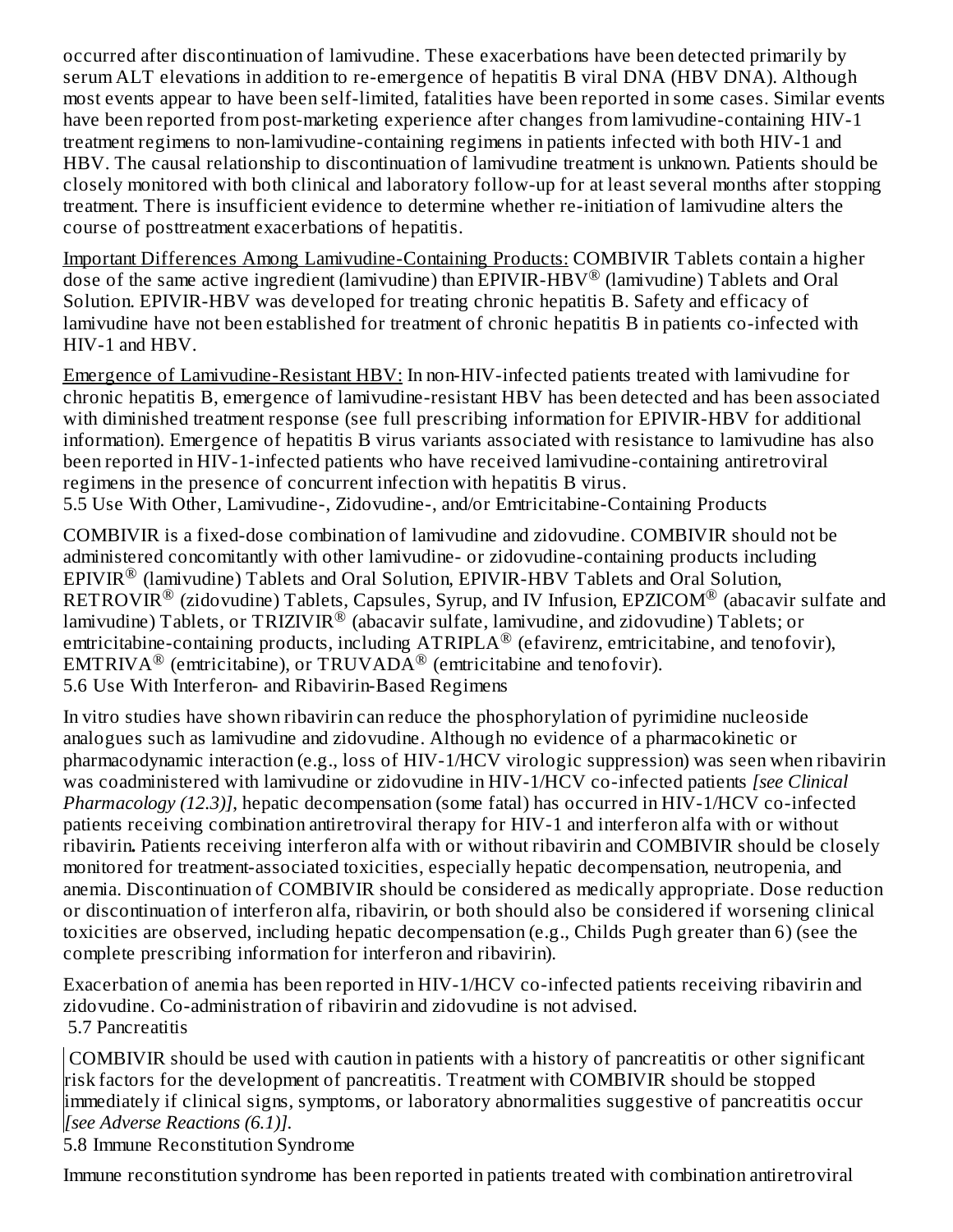therapy, including COMBIVIR. During the initial phase of combination antiretroviral treatment, patients whose immune systems respond may develop an inflammatory response to indolent or residual opportunistic infections (such as *Mycobacterium avium* infection, cytomegalovirus, *Pneumocystis jirovecii* pneumonia [PCP], or tuberculosis), which may necessitate further evaluation and treatment. 5.9 Fat Redistribution

Redistribution/accumulation of body fat including central obesity, dorsocervical fat enlargement (buffalo hump), peripheral wasting, facial wasting, breast enlargement, and "cushingoid appearance" have been observed in patients receiving antiretroviral therapy. The mechanism and long-term consequences of these events are currently unknown. A causal relationship has not been established.

## 6 ADVERSE REACTIONS

The following adverse reactions are discussed in greater detail in other sections of the labeling:

- Hematologic toxicity, including neutropenia and anemia *[see Boxed Warning, Warnings and Precautions (5.1)].*
- Symptomatic myopathy *[see Boxed Warning, Warnings and Precautions (5.2)].*
- Lactic acidosis and hepatomegaly with steatosis *[see Boxed Warning, Warnings and Precautions (5.3)].*
- Acute exacerbations of hepatitis B *[see Boxed Warning, Warnings and Precautions (5.4)].*
- Hepatic decompensation in patients co-infected with HIV-1 and hepatitis C *[see Warnings and Precautions (5.6)].*
- Exacerbation of anemia in HIV-1/HCV co-infected patients receiving ribavirin and zidovudine *[see Warnings and Precautions (5.6)].*
- Pancreatitis *[see Warnings and Precautions (5.7)].*

# 6.1 Clinical Trials Experience

Because clinical trials are conducted under widely varying conditions, adverse reaction rates observed in the clinical trials of a drug cannot be directly compared to rates in the clinical trials of another drug and may not reflect the rates observed in practice.

6.2 Postmarketing Experience

In addition to adverse reactions reported from clinical trials, the following reactions have been identified during post-approval use of EPIVIR, RETROVIR, and/or COMBIVIR. Because they are reported voluntarily from a population of unknown size, estimates of frequency cannot be made. These events have been chosen for inclusion due to a combination of their seriousness, frequency of reporting, or potential causal connection to EPIVIR, RETROVIR, and/or COMBIVIR.

Body as a Whole: Redistribution/accumulation of body fat *[see Warnings and Precautions (5.9)]*.

Cardiovascular: Cardiomyopathy.

Endocrine and Metabolic: Gynecomastia, hyperglycemia.

Gastrointestinal: Oral mucosal pigmentation, stomatitis.

General: Vasculitis, weakness.

Hemic and Lymphatic: Anemia, (including pure red cell aplasia and anemias progressing on therapy), lymphadenopathy, splenomegaly.

Hepatic and Pancreatic: Lactic acidosis and hepatic steatosis, pancreatitis, posttreatment exacerbation of hepatitis B *[see Boxed Warning, Warnings and Precautions (5.3), (5.4), (5.7)]*.

Hypersensitivity: Sensitization reactions (including anaphylaxis), urticaria.

Musculoskeletal: Muscle weakness, CPK elevation, rhabdomyolysis.

Nervous: Paresthesia, peripheral neuropathy, seizures.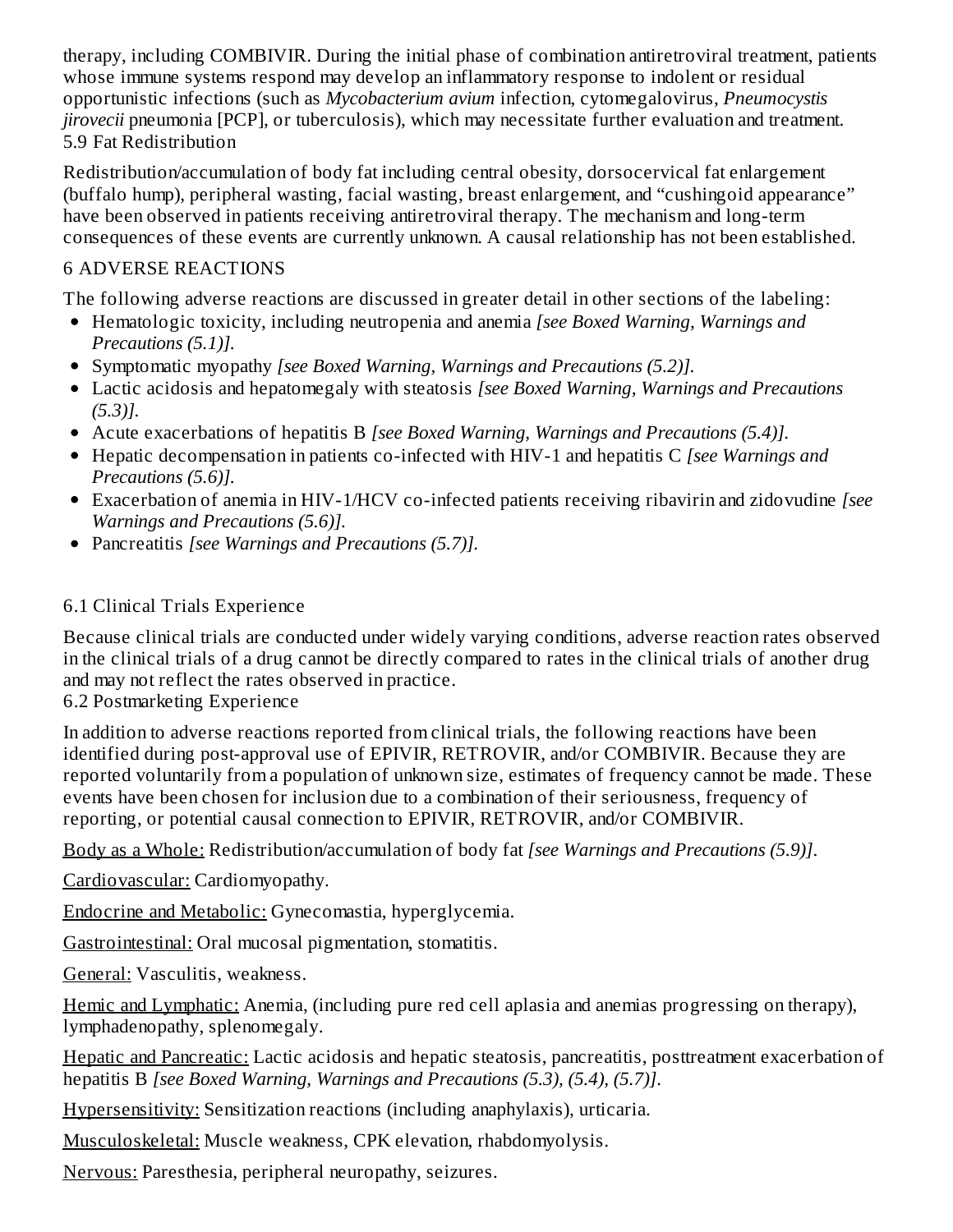Respiratory: Abnormal breath sounds/wheezing.

Skin: Alopecia, erythema multiforme, Stevens-Johnson syndrome.

## 7 DRUG INTERACTIONS

No drug interaction studies have been conducted using COMBIVIR Tablets *[see Clinical Pharmacology (12.3)]*.

7.1 Antiretroviral Agents

Lamivudine:*Zalcitabine:* Lamivudine and zalcitabine may inhibit the intracellular phosphorylation of one another. Therefore, use of COMBIVIR in combination with zalcitabine is not recommended.

Zidovudine:*Stavudine:* Concomitant use of COMBIVIR with stavudine should be avoided since an antagonistic relationship with zidovudine has been demonstrated in vitro.

*Nucleoside Analogues Affecting DNA Replication:* Some nucleoside analogues affecting DNA replication, such as ribavirin, antagonize the in vitro antiviral activity of zidovudine against HIV-1; concomitant use of such drugs should be avoided.

7.2 Doxorubicin

Zidovudine: Concomitant use of COMBIVIR with doxorubicin should be avoided since an antagonistic relationship with zidovudine has been demonstrated in vitro.

7.3 Hematologic/Bone Marrow Suppressive/Cytotoxic Agents

Zidovudine: Coadministration of ganciclovir, interferon alfa, ribavirin, and other bone marrow suppressive or cytotoxic agents may increase the hematologic toxicity of zidovudine. 7.4 Interferon- and Ribavirin-Based Regimens

Lamivudine: Although no evidence of a pharmacokinetic or pharmacodynamic interaction (e.g., loss of HIV-1/HCV virologic suppression) was seen when ribavirin was coadministered with lamivudine in HIV-1/HCV co-infected patients, hepatic decompensation (some fatal) has occurred in HIV-1/HCV coinfected patients receiving combination antiretroviral therapy for HIV-1 and interferon alfa with or without ribavirin *[see Warnings and Precautions (5.5), Clinical Pharmacology (12.3)]*. 7.5 Trimethoprim/Sulfamethoxazole (TMP/SMX)

Lamivudine: No change in dose of either drug is recommended. There is no information regarding the effect on lamivudine pharmacokinetics of higher doses of TMP/SMX such as those used to treat PCP.

8 USE IN SPECIFIC POPULATIONS8.1 Pregnancy

Pregnancy Category C.

Fetal Risk Summary: There are no adequate and well-controlled studies of COMBIVIR (lamivudine and zidovudine) in pregnant women. Clinical trial data demonstrate that maternal zidovudine treatment during pregnancy reduces vertical transmission of HIV-1 infection to the fetus. Animal reproduction studies performed with lamivudine and zidovudine showed increased embryotoxicity and fetal malformations (zidovudine), and increased embryolethality (lamivudine). COMBIVIR should be used during pregnancy only if the potential benefit justifies the potential risk to the fetus.

*Antiretroviral Pregnancy Registry:* To monitor maternal-fetal outcomes of pregnant women exposed to COMBIVIR and other antiretroviral agents, an Antiretroviral Pregnancy Registry has been established. Physicians are encouraged to register patients by calling 1-800-258-4263.

Clinical Considerations: Treatment of HIV during pregnancy optimizes the health of both mother and fetus. Clinical trial data reviewed by FDA demonstrate that maternal zidovudine treatment significantly reduces vertical transmission of HIV-1 infection to the fetus *[see Clinical Studies (14.2)]*. Published data suggest that combination antiretroviral regimens may reduce the rate of vertical transmission even further.

Pharmacokinetics of lamivudine and zidovudine in pregnant women are similar to the pharmacokinetics in nonpregnant women. No dose adjustments are needed during pregnancy.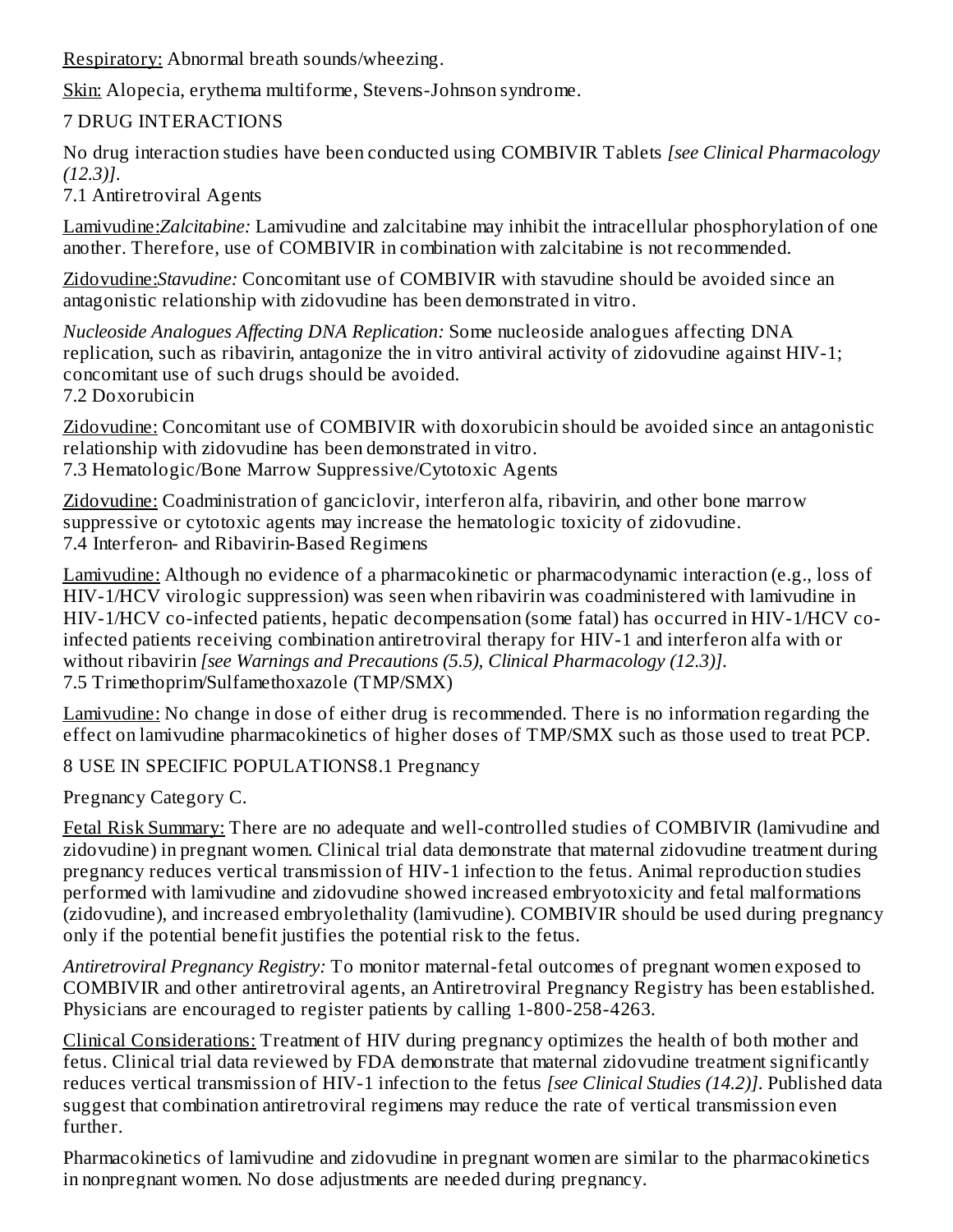In a clinical trial, adverse events among HIV-1-infected women were not different among untreated women and women treated with zidovudine. It is not known whether risks of adverse events associated with lamivudine are altered in pregnant women compared with other HIV-1-infected patients (see Human data below).

in nonpregnant women. No dose adjustments are needed during pregnancy.

Data:*Human Data: Lamivudine:* Lamivudine pharmacokinetics were studied in pregnant women during 2 clinical studies conducted in South Africa. The study assessed pharmacokinetics in: 16 women at 36 weeks gestation using 150 mg lamivudine twice daily with zidovudine, 10 women at 38 weeks gestation using 150 mg lamivudine twice daily with zidovudine, and 10 women at 38 weeks gestation using lamivudine 300 mg twice daily without other antiretrovirals. Lamivudine pharmacokinetics in pregnant women were similar to those seen in nonpregnant adults and in postpartum women. Lamivudine concentrations were generally similar in maternal, neonatal, and umbilical cord serum samples.

*Zidovudine:* A randomized, double-blind, placebo-controlled trial was conducted in HIV-1-infected pregnant women to determine the utility of zidovudine for the prevention of maternal-fetal HIV-1 transmission. Zidovudine treatment during pregnancy reduced the rate of maternal-fetal HIV-1 transmission from 24.9% for infants born to placebo-treated mothers to 7.8% for infants born to mothers treated with zidovudine. There were no differences in pregnancy-related adverse events between the treatment groups. Congenital abnormalities occurred with similar frequency between neonates born to mothers who received zidovudine and neonates born to mothers who received placebo. The observed abnormalities included problems in embryogenesis (prior to 14 weeks) or were recognized on ultrasound before or immediately after initiation of study drug *[see Clinical Studies (14.2)]*.

Zidovudine pharmacokinetics were studied in a Phase 1 study of 8 women during the last trimester of pregnancy. As pregnancy progressed, there was no evidence of drug accumulation. The pharmacokinetics of zidovudine were similar to that of nonpregnant adults. Consistent with passive transmission of the drug across the placenta, zidovudine concentrations in neonatal plasma at birth were essentially equal to those in maternal plasma at delivery.

*Animal Data: Lamivudine:* Animal reproduction studies performed at oral doses up to 130 and 60 times the adult dose in rats and rabbits, respectively, revealed no evidence of teratogenicity due to lamivudine. Increased early embryolethality occurred in rabbits at exposure levels similar to those in humans. However, there was no indication of this effect in rats at exposure levels up to 35 times those in humans. Based on animal studies, lamivudine crosses the placenta and is transferred to the fetus *[see Nonclinical Toxicology (13.2)].*

*Zidovudine:* Increased fetal resorptions occurred in pregnant rats and rabbits treated with doses of zidovudine that produced drug plasma concentrations 66 to 226 times (rats) and 12 to 87 times (rabbits) the mean steady-state peak human plasma concentration following a single 100-mg dose of zidovudine. There were no other reported developmental anomalies. In another developmental toxicity study, pregnant rats received zidovudine up to near-lethal doses that produced peak plasma concentrations 350 times peak human plasma concentrations (300 times the daily AUC in humans given 600 mg/day zidovudine). This dose was associated with marked maternal toxicity and an increased incidence of fetal malformations. However, there were no signs of teratogenicity at doses up to one fifth the lethal dose *[see Nonclinical Toxicology(13.2)]*.

8.3 Nursing Mothers

The Centers for Disease Control and Prevention recommend that HIV-1-infected mothers in the United States not breastfeed their infants to avoid risking postnatal transmission of HIV-1 infection. Because of both the potential for HIV-1 transmission and serious adverse reactions in nursing infants, mothers should be instructed not to breastfeed if they are receiving COMBIVIR.

Although no studies of COMBIVIR excretion in breast milk have been performed, lactation studies performed with lamivudine and zidovudine show that both drugs are excreted in human breast milk. Samples of breast milk obtained from 20 mothers receiving lamivudine monotherapy (300 mg twice daily) or combination therapy (150 mg lamivudine twice daily and 300 mg zidovudine twice daily) had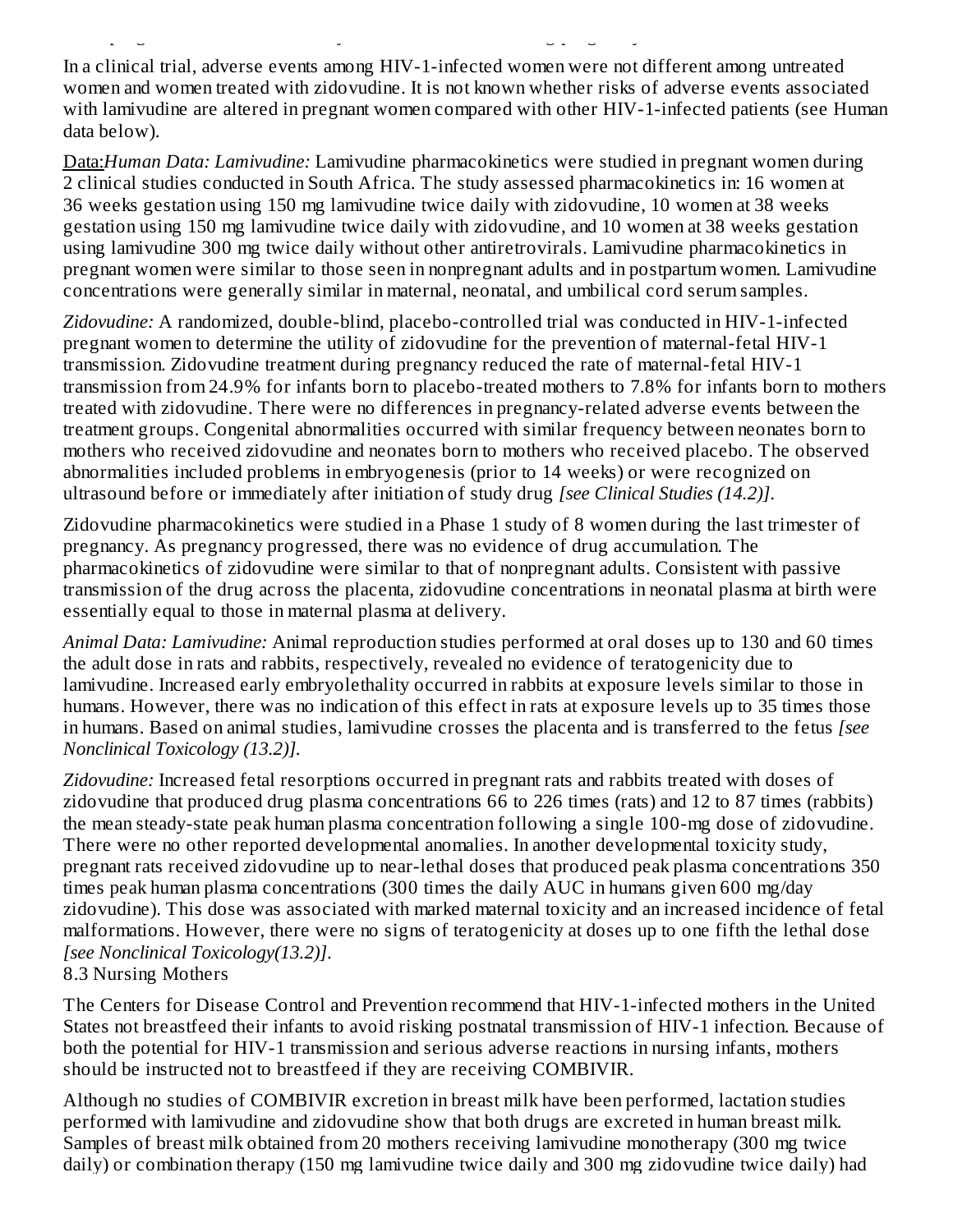measurable concentrations of lamivudine. In another study, after administration of a single dose of 200 mg zidovudine to 13 HIV-1-infected women, the mean concentration of zidovudine was similar in human milk and serum. 8.4 Pediatric Use

COMBIVIR should not be administered to pediatric patients weighing less than 30 kg, because it is a fixed-dose combination that cannot be adjusted for this patient population. 8.5 Geriatric Use

Clinical studies of COMBIVIR did not include sufficient numbers of subjects aged 65 and over to determine whether they respond differently from younger subjects. In general, dose selection for an elderly patient should be cautious, reflecting the greater frequency of decreased hepatic, renal, or cardiac function, and of concomitant disease or other drug therapy. COMBIVIR is not recommended for patients with impaired renal function (i.e., creatinine clearance less than 50 mL/min) because it is a fixed-dose combination that cannot be adjusted.

8.6 Renal Impairment

Reduction of the dosages of lamivudine and zidovudine is recommended for patients with impaired renal function. Patients with creatinine clearance less than 50 mL/min should not receive COMBIVIR because it is a fixed-dose combination that cannot be adjusted*.*

8.7 Hepatic Impairment

A reduction in the daily dose of zidovudine may be necessary in patients with mild to moderate impaired hepatic function or liver cirrhosis. COMBIVIR is not recommended for patients with impaired hepatic function because it is a fixed-dose combination that cannot be adjusted

### 10 OVERDOSAGE

**COMBIVIR:** There is no known antidote for COMBIVIR.

**Lamivudine:** One case of an adult ingesting 6 grams of lamivudine was reported; there were no clinical signs or symptoms noted and hematologic tests remained normal. Because a negligible amount of lamivudine was removed via (4-hour) hemodialysis, continuous ambulatory peritoneal dialysis, and automated peritoneal dialysis, it is not known if continuous hemodialysis would provide clinical benefit in a lamivudine overdose event.

**Zidovudine:** Acute overdoses of zidovudine have been reported in pediatric patients and adults. These involved exposures up to 50 grams. The only consistent findings were nausea and vomiting. Other reported occurrences included headache, dizziness, drowsiness, lethargy, confusion, and 1 report of a grand mal seizure. Hematologic changes were transient. All patients recovered. Hemodialysis and peritoneal dialysis appear to have a negligible effect on the removal of zidovudine, while elimination of its primary metabolite, 3′-azido-3′-deoxy-5′-*O*-β-*D*-glucopyranuronosylthymidine (GZDV), is enhanced.

2 DOSAGE AND ADMINISTRATION2.1 Adults and Adolescents Weighing ≥30 kg

The recommended oral dose of COMBIVIR in HIV-1-infected adults and adolescents weighing greater than or equal to 30 kg is 1 tablet (containing 150 mg of lamivudine and 300 mg of zidovudine) twice daily.

2.2 Pediatric Patients

The recommended oral dosage of scored COMBIVIR Tablets for pediatric patients who weigh greater than or equal to 30 kg and for whom a solid oral dosage form is appropriate is 1 tablet administered twice daily.

Before prescribing COMBIVIR Tablets, children should be assessed for the ability to swallow tablets. If a child is unable to reliably swallow a COMBIVIR tablet, the liquid oral formulations should be prescribed: EPIVIR $^\circledR$  (lamivudine) Oral Solution and RETROVIR $^\circledR$  (zidovudine) Syrup. 2.3 Patients Requiring Dosage Adjustment

Because COMBIVIR is a fixed-dose combination tablet, it should not be prescribed for pediatric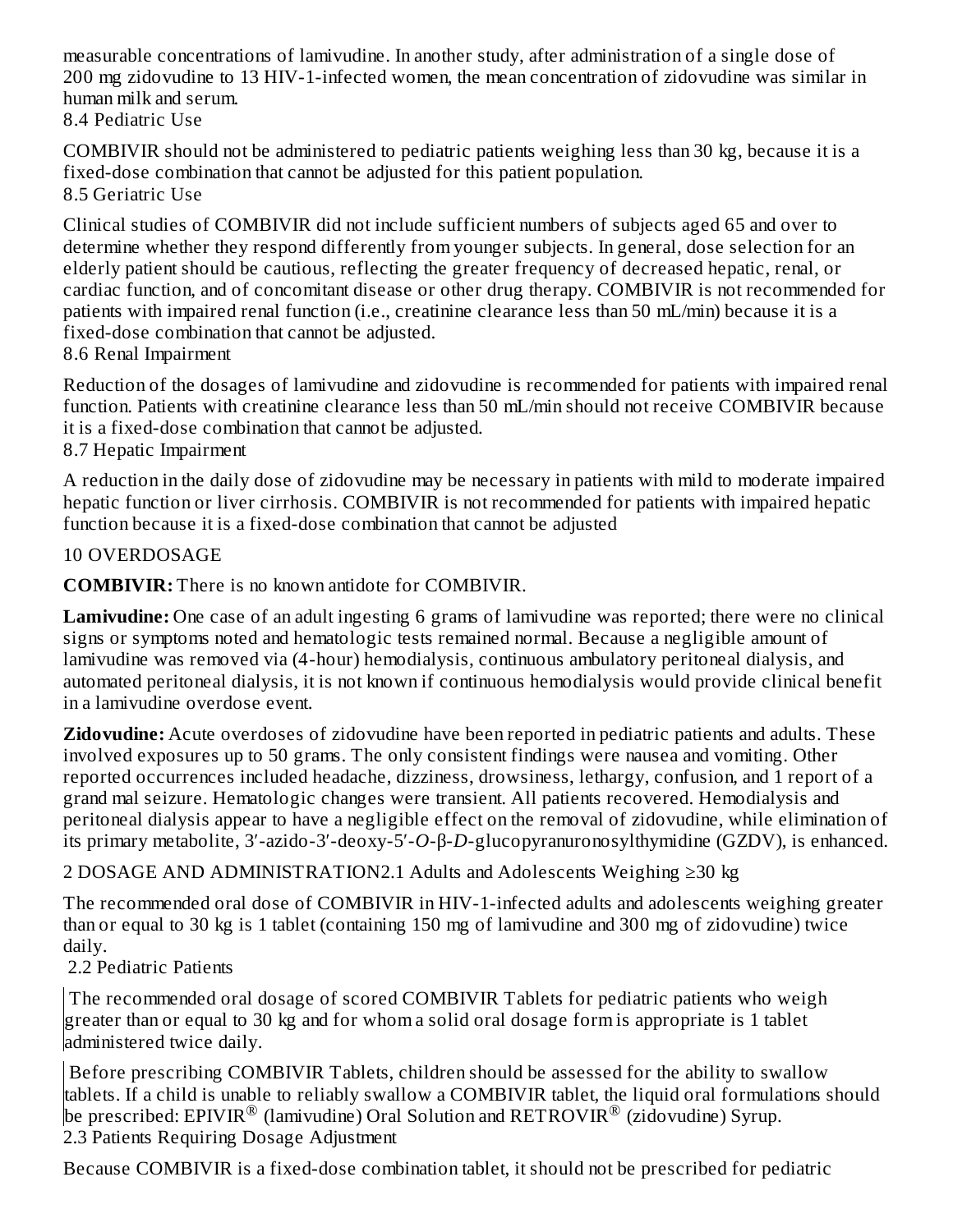patients weighing less than 30 kg or patients requiring dosage adjustment, such as those with reduced renal function (creatinine clearance less than 50 mL/min), patients with hepatic impairment, or patients experiencing dose-limiting adverse reactions. Liquid and solid oral formulations of the individual components of COMBIVIR are available for these populations.

## 3 DOSAGE FORMS AND STRENGTHS

COMBIVIR Tablets are white, scored, film-coated, modified capsule-shaped tablets, debossed on both tablet faces, such that when broken in half, the full "GX FC3" code is present on both halves of the tablet ("GX" on one face and "FC3" on the opposite face of the tablet).

## 16 HOW SUPPLIED/STORAGE AND HANDLING

COMBIVIR Tablets, containing 150 mg lamivudine and 300 mg zidovudine, are white, scored, filmcoated, modified-capsule-shaped tablets, debossed on both tablet faces, such that when broken in half, the full "GXFC3" code is present on both halves of the tablet ("GX" on one face and "FC3" on the opposite face of the tablet). They are available as follows:

60 Tablets/Bottle (NDC 0173-0595-00).

Unit Dose Pack of 120 (NDC 0173-0595-02).

## **Store between 2° and 30°C (36° and 86°F).**

## 17 PATIENT COUNSELING INFORMATION17.1 Advice for the Patient

Neutropenia and Anemia: Patients should be informed that the important toxicities associated with zidovudine are neutropenia and/or anemia. They should be told of the extreme importance of having their blood counts followed closely while on therapy, especially for patients with advanced HIV-1 disease *[see Warnings and Precautions (5.1)]*.

Co-infection With HIV-1 and HBV: Patients co-infected with HIV-1 and HBV should be informed that deterioration of liver disease has occurred in some cases when treatment with lamivudine was discontinued. Patients should be advised to discuss any changes in regimen with their physician *[see Warnings and Precautions (5.4)]*.

Drug Interactions: Patients should be cautioned about the use of other medications, including ganciclovir, interferon alfa, and ribavirin, which may exacerbate the toxicity of zidovudine *[see Drug Interactions (7.3)]*.

Redistribution/Accumulation of Body Fat: Patients should be informed that redistribution or accumulation of body fat may occur in patients receiving antiretroviral therapy and that the cause and long-term health effects of these conditions are not known at this time *[see Warnings and Precautions (5.9)]*.

Information About Therapy with COMBIVIR: COMBIVIR is not a cure for HIV-1 infection and patients may continue to experience illnesses associated with HIV-1 infection, including opportunistic infections. Patients should be advised that the use of COMBIVIR has not been shown to reduce the risk of transmission of HIV-1 to others through sexual contact or blood contamination. Patients should be advised of the importance of taking COMBIVIR exactly as it is prescribed.

COMBIVIR should not be coadministered with drugs containing lamivudine, zidovudine, or emtricitabine, including EPIVIR (lamivudine), EPIVIR-HBV (lamivudine), RETROVIR (zidovudine), EPZICOM (abacavir sulfate and lamivudine), TRIZIVIR (abacavir sulfate, lamivudine, and zidovudine), ATRIPLA (efavirenz, emtricitabine, and tenofovir), EMTRIVA (emtricitabine), or TRUVADA (emtricitabine and tenofovir) *[see Warnings and Precautions (5.5)].*

EPIVIR, EPIVIR-HBV, RETROVIR, EPZICOM, and TRIZIVIR are registered trademarks of GlaxoSmithKline. ATRIPLA, EMTRIVA, and TRUVADA are trademarks of their respective owners and are not trademarks of GlaxoSmithKline. The makers of these brands are not affiliated with and do not endorse GlaxoSmithKline or its products.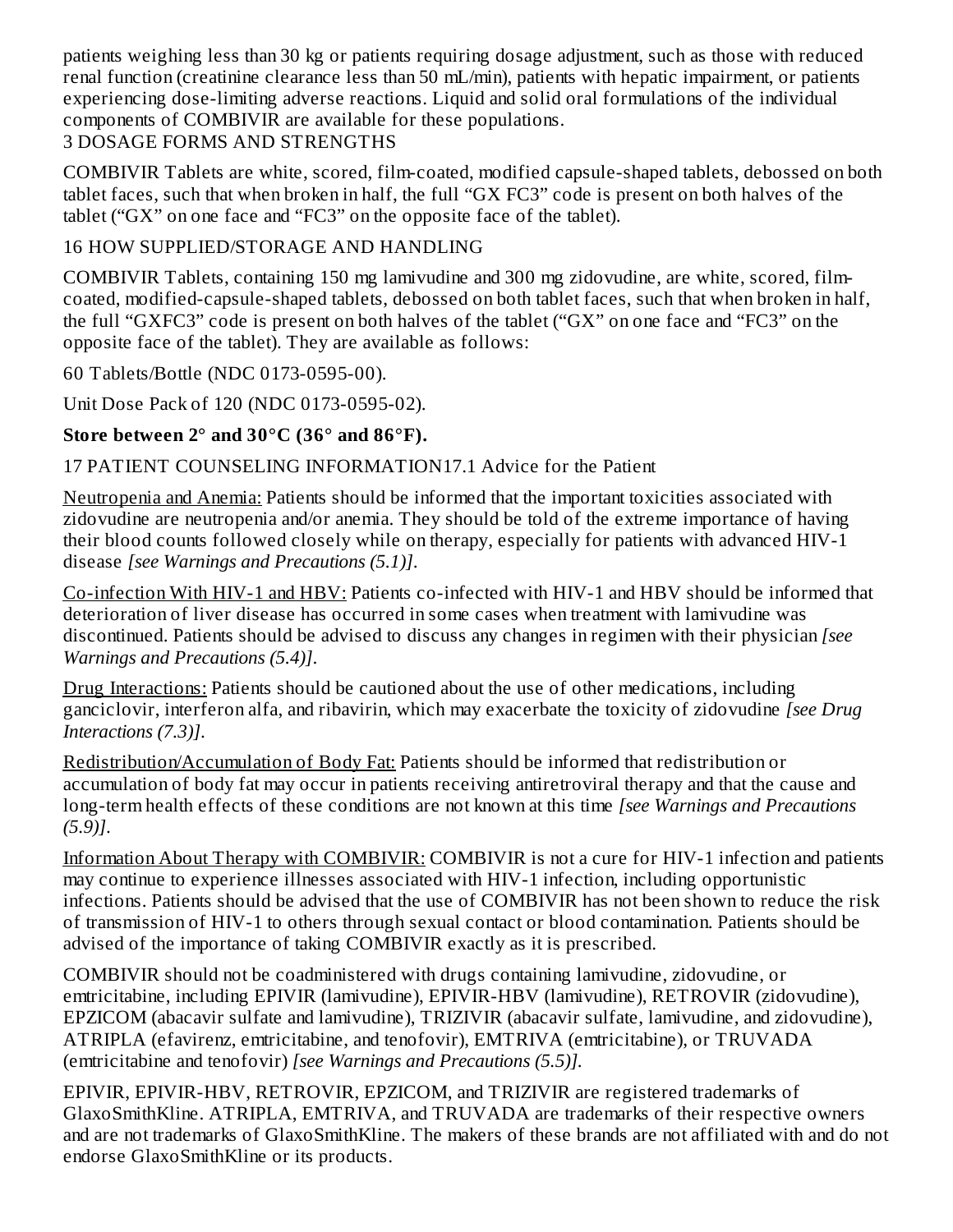GlaxoSmithKline Research Triangle Park, NC 27709

Lamivudine is manufactured under agreement from **Shire Pharmaceuticals Group plc** Basingstoke, UK

©2009, GlaxoSmithKline. All rights reserved.

### **WARNING: HEMATOLOGIC TOXICITY, MYOPATHY, LACTIC ACIDOSIS, EXACERBATIONS OF HEPATITIS B**

**Zidovudine, one of the 2 active ingredients in COMBIVIR , has been associated with ®hematologic toxicity including neutropenia and anemia, particularly in patients with advanced HIV-1 dis eas e** *[see Warnings and Precautions (5.1)]***.**

**Prolonged us e of zidovudine has been associated with symptomatic myopathy** *[see Warnings and Precautions (5.2)]***.**

**Lactic acidosis and hepatomegaly with steatosis, including fatal cas es, have been reported with the us e of nucleoside analogues alone or in combination, including lamivudine, zidovudine, and other antiretrovirals. Suspend treatment if clinical or laboratory findings suggestive of lactic acidosis or pronounced hepatotoxicity occur** *[see Warnings and Precautions (5.3)]***.**

**Acute exacerbations of hepatitis B have been reported in patients who are co-infected with hepatitis B virus (HBV) and HIV-1 and have dis continued lamivudine, which is one component of COMBIVIR. Hepatic function should be monitored clos ely with both clinical and laboratory follow-up for at least s everal months in patients who dis continue COMBIVIR and are co-infected with HIV-1 and HBV. If appropriate, initiation of antihepatitis B therapy may be warranted** *[see Warnings and Precautions (5.4)]***.**

Combivir 150/300mg Package Label